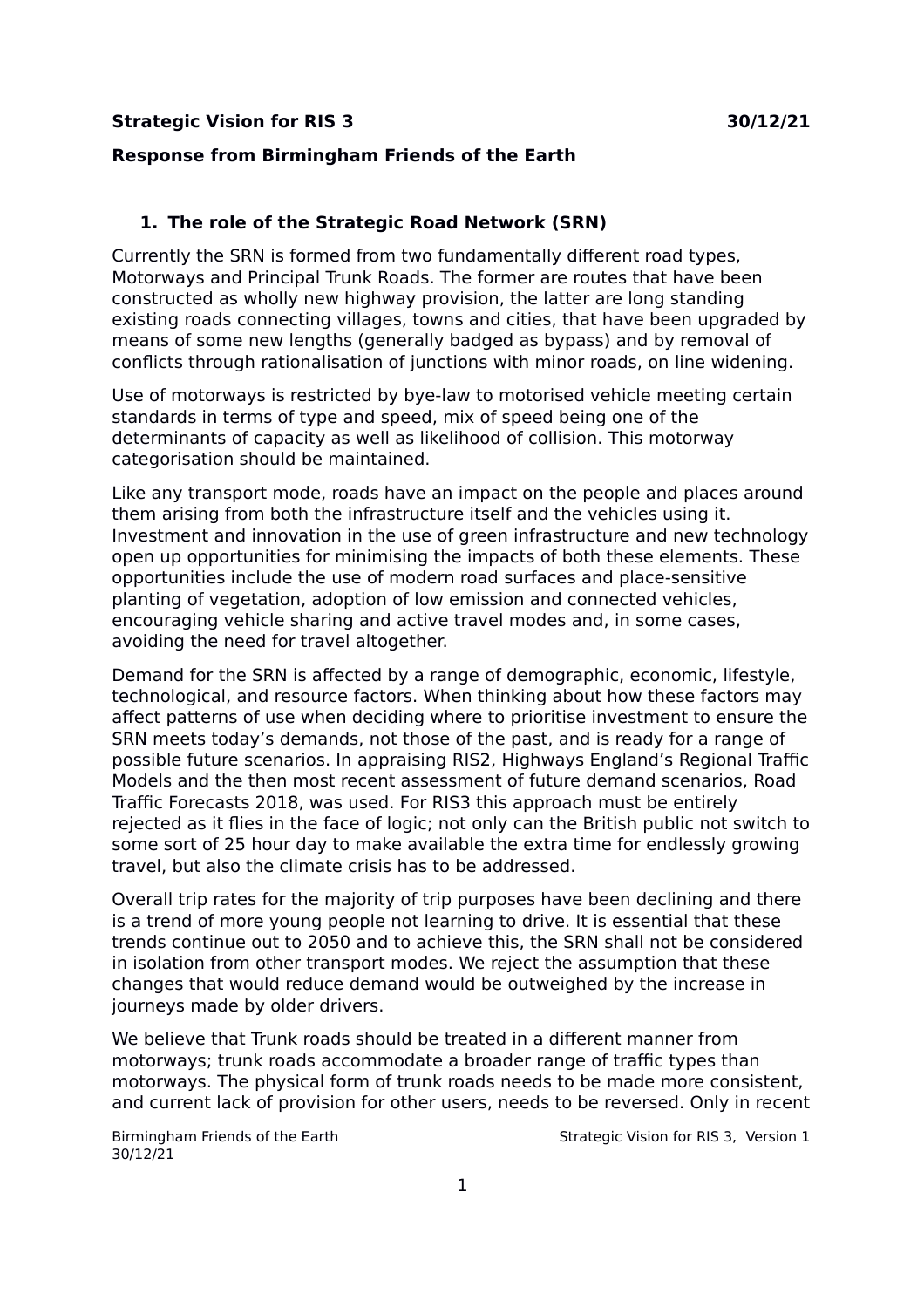years has online widening given consideration to farm traffic, for instance, but older schemes have failed to do so. It is still a shortcoming of trunk roads that pedestrians and cyclists are often not provided for. We suggest that for each and every mile of trunk road there should be a metalled path, preferably parallel to but not immediately adjacent to a traffic lane.

If the principal purpose of the SRN is to enable safe, reliable, predictable, rapid, often long distance, journeys of both people (whether as drivers or passengers) and goods in England between our:

- Main centres of population;
- Major ports, airports and rail terminals;
- Geographically peripheral regions of England; and
- Chief cross-border routes to Scotland and Wales.

Then there has to be evidence that the local authorities that would be affected by the SRN have produced road traffic strategies that reduce the burden of road traffic on their areas and also reduce traffic on the SRN. Reviews of these strategies should be published annually with achieved traffic levels versus actual traffic levels published. The RIS3 applies to the SRN of England only. 2021 policies of both Wales and Scotland are for reduction in road traffic in line with their policies; no increased volumes of traffic are to be delivered to those administrations in order to respect their authority.

Connections to the local road network, in particular the Major Road Network (MRN), are critical for allowing access for most SRN users to or from specific locations. Such connections must balance the needs of local access and the wider ability of the network to function safety and effectively for long-distance traffic. The MRN are Principal roads that although designated as 'Major Road' by National Highways, are funded and maintained by local highway authorities.

# **2. The future of the Strategic Road Network (SRN)**

# Governance

It is envisaged that no major improvements, such as has been undertaken in RIS1 with the upgrade of the A14 between Cambridge and Huntingdon, shall be undertaken. The SRN shall be rendered more effective by a reduction in road traffic, as is consistent with climate change strategy.

By 2050 the role of the SRN shall be fully integrated with other Government strategy and shall have reporting lines to policies on mitigation on climate change and on Net Carbon Zero. A strategy shall be set that prioritises journeys that cannot be made other than by long distance road transport. Acknowledging

30/12/21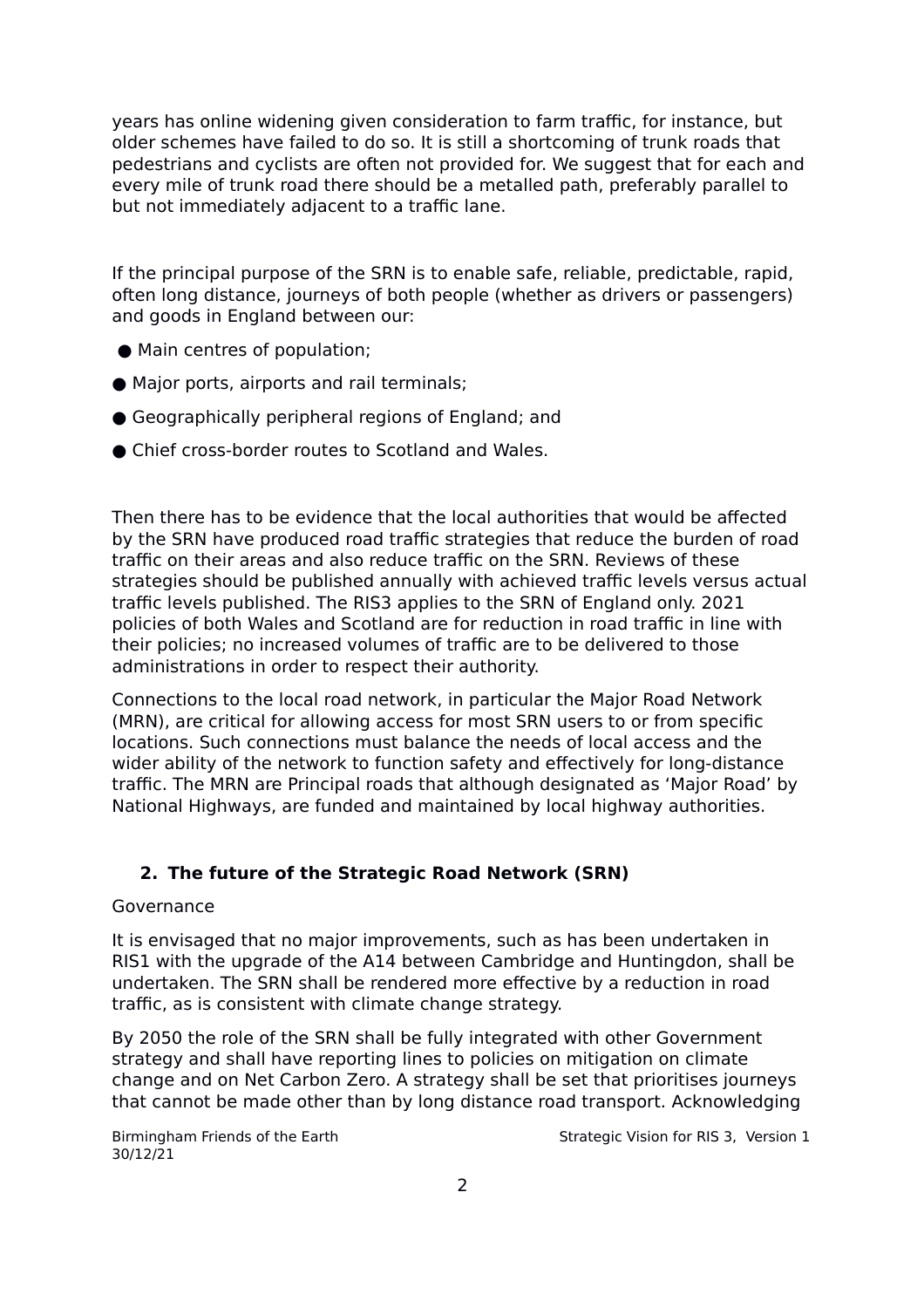that the SRN is the suitable route for freight carried by freight, road charging shall be agreed with local highway authorities to ensure that unsuitable loads do not pass along less suitable alternative routes even where those are physically shorter.

By 2050, measures shall have been undertaken to ensure the SRN is resilient to climate change and incidents, such as flooding, poor weather conditions, blockages on connecting transport networks.

By 2050, high-quality routes shall have been provided for cyclists, pedestrians and equestrians, so that they can make their journeys safely, physically separated from motorised traffic on the SRN. These routes to use a variety of methods appropriate to the needs of users, are attractive both for work and leisure travel, and respectful of place.

By 2050, the role of the SRN shall have expanded to ensuring that each and every Principal Trunk Road shall have a public passenger transport daily service that integrates with complements the local public transport at and near SRN junctions.

The Department's Cycling and Walking Investment Strategy and Cycling and Walking Safety Review highlight the importance placed on making these modes of travel more attractive for people so they become the first choice for short journeys.

Transport Focus research has identified the priorities of non-motorised users and recommended steps that can help the network better meet their needs.

Investment in the SRN can support this agenda by improving cycling and walking provision along trunk 'A' roads, and reducing severance effects where local cycling and walking routes cross the SRN or are separated completely by it. Together with the Department's new future of mobility strategy, they are designed to promote mode shift and assist the transition to a greener and cleaner society.

In the long-term, our vision will mean that non-motorised users will be able to access good quality routes for their journeys segregated from an SRN that primarily serves long-distance, higher speed traffic. Provision for these users will be considered in plans for enhancements and major renewals to the network from the start, ensuring that all current users of the SRN benefit from investments.

In the immediate future, non-motorised users will in many places continue to share the same all-purpose trunk roads as other road users. While this remains the case, Highways England will:

 ● Maintain routes and facilities for non motorised users to be high quality, safe and direct.

30/12/21